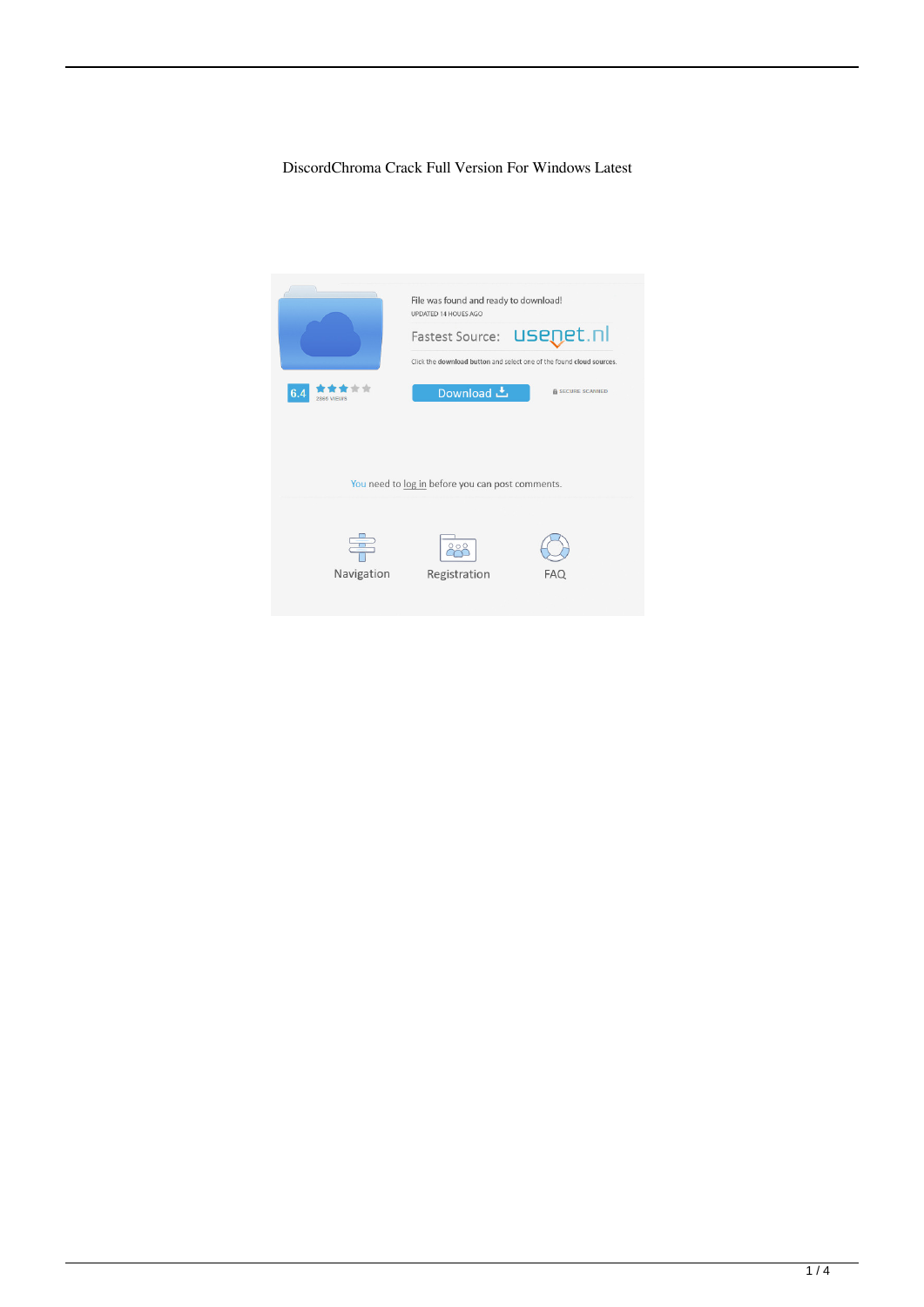## **DiscordChroma**

Automatically manage Discord profile RGB and Chroma configuration for Discord servers and guilds. Automatically synchronizes your Discord profile RGB and Chroma configuration between devices Allows you to quickly connect Discord servers to your Chroma lighting profile. Triggers light based on Discord events (voice calls, invites, etc). Intuitive UI/UX. Community Website: Source: A: Currently, you will only be able to use DiscordChroma Cracked Version on Discord servers that have a Discord Plugin. DiscordChroma Free Download is simply a way for users to automatically synchronize their Chroma settings across their desktop and mobile devices. Currently, the only supported device type is Chroma lights (i.e. Razer Chroma). You can find more information here: Q: How to allow user to scroll in mobile app I am creating an app and I am having trouble allowing the user to scroll in the app. Currently I have a main screen that is set to the width of the device and the content is set to scroll. I was hoping to find a way to prevent the user from having to click on an image to go into the image rollover to change the image. I've noticed that if I resize the screen to mobile size, I can click on the image and it'll scroll but I don't want to have to do this. I currently have:

## **DiscordChroma License Keygen Download [Win/Mac]**

This project is an enhanced version of DiscordBot, which features a new profile system and I/O widget, more commands, and IFTTT integration. This is a modular bot, and with every new module added, will also add IFTTT support, as well as a different profile layout, according to the new modules. This version of the bot will be ready for: 1) New profile system with better names, multiple views, color, number of spaces, and autocompletion. 2) IFTTT support. 3) Different module compatibility. Features: 1) I/O widget on server 2) Color over blizzard, number of spaces, name 3) Push message to multiple rooms 4) Support to remove channel and do DM in different channel 5) 15+ commands 6) Supports multiple server 7) Categorization of commands Installation: Please follow steps for Windows 10 or Linux 1) Extract the zip 2) Run the downloaded exe, where you will see the login screen 3) Enter the DiscordID and Secret 4) Go to Channels and Create a new channel 5) Enter the name for that channel 6) Press the Connect button on the I/O widget 7) Wait for an animation on the widget to finish 8) Press the Continue button on the widget 9) Wait for a few seconds. 10) Press the Create button on the I/O widget and then click on the Server 11) Press the Continue button on the I/O widget 12) Wait for an animation on the widget to finish 13) Then press the Join button on the I/O widget 14) Wait for an animation on the widget to finish 15) Then press the Continue button on the I/O widget 16) Wait for an animation on the widget to finish 17) Go to your Discord main page 18) Click on your profile and then on the dropdown menu 19) Select the new profile and then click on the Join button 20) Wait for an animation on the widget to finish 21) Then press the Continue button on the I/O widget 22) Wait for an animation on the widget to finish 23) Press the Continue button on the I/O widget 24) Wait for an animation on the widget 81e310abbf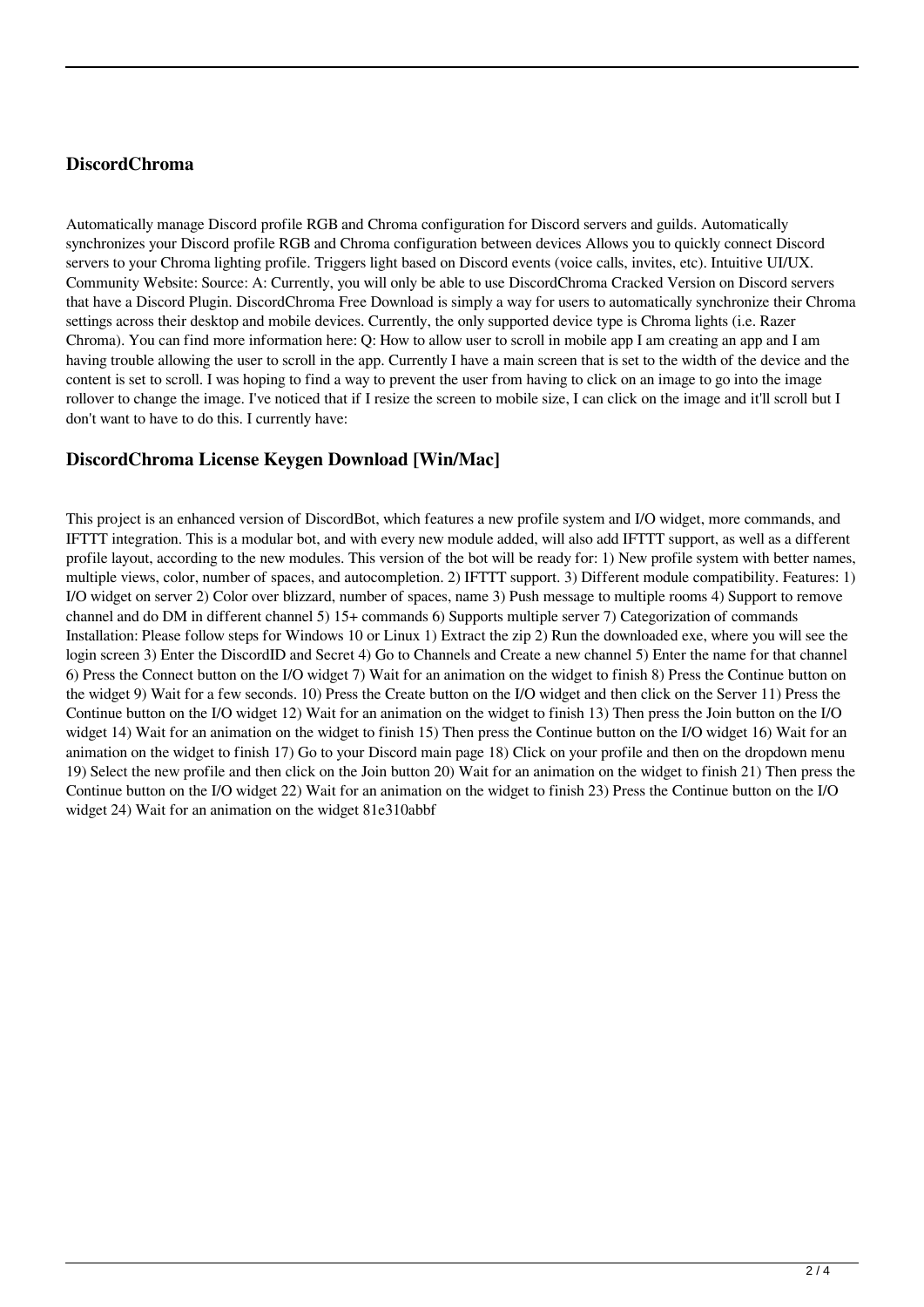# **DiscordChroma Crack**

Runs Discord from within the Discord app, and syncs commands with Razer Chroma hardware lighting. Limitations: Currently only syncs commands with Discord's notifications, no Chroma events yet. More Information: App: Instructions: Make sure Discord is already installed on the user's device. Launch the Discord app and then go to the Invite screen. Make sure Discord is not running in the background. Once the Discord app opens, copy the client ID and secret from the URL, and paste them into DiscordChroma's Settings. If you want to launch Discord from within DiscordChroma, copy the URL from the notification. To do that, launch the Discord app, and in the upper right corner, tap the DiscordChroma icon. From there you can copy the URL. DiscordChroma user ID: DiscordChroma secret: A: I've used the following solution on my iPhone and the Razer kit I bought from Redragon. It works really well and the notifications from Discord pop up in the right spot. To use this solution, you have to: Install the Discord iPhone app. Install DiscordChroma. Open the DiscordChroma app. Tap the Sign In button on the top right. Enter your Discord user ID and your Discord secret. The app does this for you when you tap the Sign In button. FILED NOT FOR PUBLICATION

#### **What's New In DiscordChroma?**